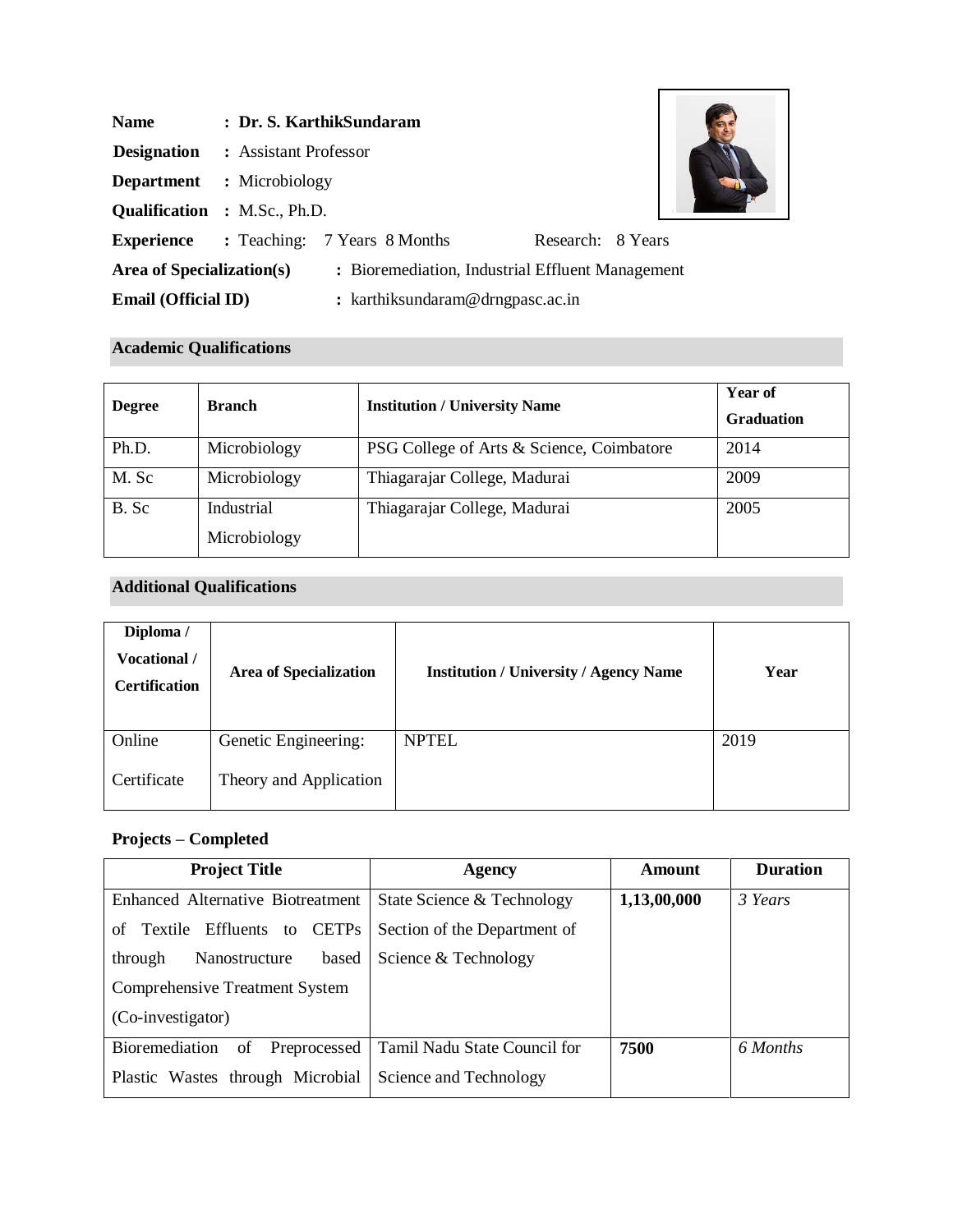| $\overline{\phantom{0}}$<br>--<br>липп<br>________ |  |
|----------------------------------------------------|--|
|----------------------------------------------------|--|

## **Research Guidance**

| <b>Programme</b> | <b>No. of Scholars</b> |                 |
|------------------|------------------------|-----------------|
|                  | <b>Completed</b>       | <b>Pursuing</b> |
| Ph. D.           |                        |                 |

#### **Research Publications (Indexed)**

#### **International**

- 1. N.K. Asha Devi, R. Rajendran and KarthikSundaram. S,**Isolation and characterization of biologically active compounds from marine bacteria of Bay of Bengal**, Natural product radiance. Vol 2., 1, pp. 59-64, March 2011 (Indexed in UGC)
- 2. R.Rajendran, S. KarthikSundaram and K. Uma Maheswari**, Aerobic Biodecolorization of Mixture of Azo Dye Containing Textile Effluent Using Adapted Microbial Strains**, *Journal of Environmental Science and Technology*, Vol. 4., 6, 568-578, 2011 (Indexed in UGC)
- 3. R. Rajendran, S. KarthikSundaram, R. Radhai and P. Rajapriya, **Comparison, Optimization and Bioscouring of Cotton Fabrics Using Pectinase Enzyme with Conventional Scouring Process**, *Pakistan Journal of Biological Sciences*, Vol. 14., 9, 519-525, 2011 (Indexed in UGC)
- 4. R. Rajendran, S. KarthikSundaram, B.V. Sridevi, P. Prabhavathi and V. Gopi, **Comparative Analysis of Bioremediation Potential of Adapted and Non-Adapted Fungi on Azo Dye Containing Textile Effluent**, *Pakistan Journal of Biological Sciences*, Vol. 14., 11, 610-618, 2011 (Indexed in UGC)
- 5. R. Rajendran, S. KarthikSundaram, B.V. Sridevi, P. Prabhavathi and V. Gopi, **Biodetoxification of Azo Dye Containing Textile Effluent through Adapted Fungal Strains**, *Journal of Environmental Science and Technology*, Vol. 5., 1, 29-41,2011 (Indexed in UGC)
- 6. K. Jeyachitra, A. Paneerselvam, R. Rajendran, M. Mahalaxmi and S. KarthikSundaram, **Physico-Chemical and Biological Factors In The Distribution Of Cyanobacterial Population In Three Different Sampling Sites Of South India**, *African Journal of Microbiological Research*, Vol. 7., 25, pp. 3240-3247, 2013 (Indexed in SCOPUS and UGC).
- 7. R.Rajendran, P. Prabhavathi, S. KarthikSundaram, S.Pattabi, S.Dineshkumar, P. Santhanam, **Enchanced Bioremediation Efficiency of Denim Industrial Efluent using Bacterial Bioflimon to Polyurethane Matrix (Review)**, Applied Biochemistry and Microbiology, Vol. 50., 6, 554-562, 2014 (Indexed in SCOPUS).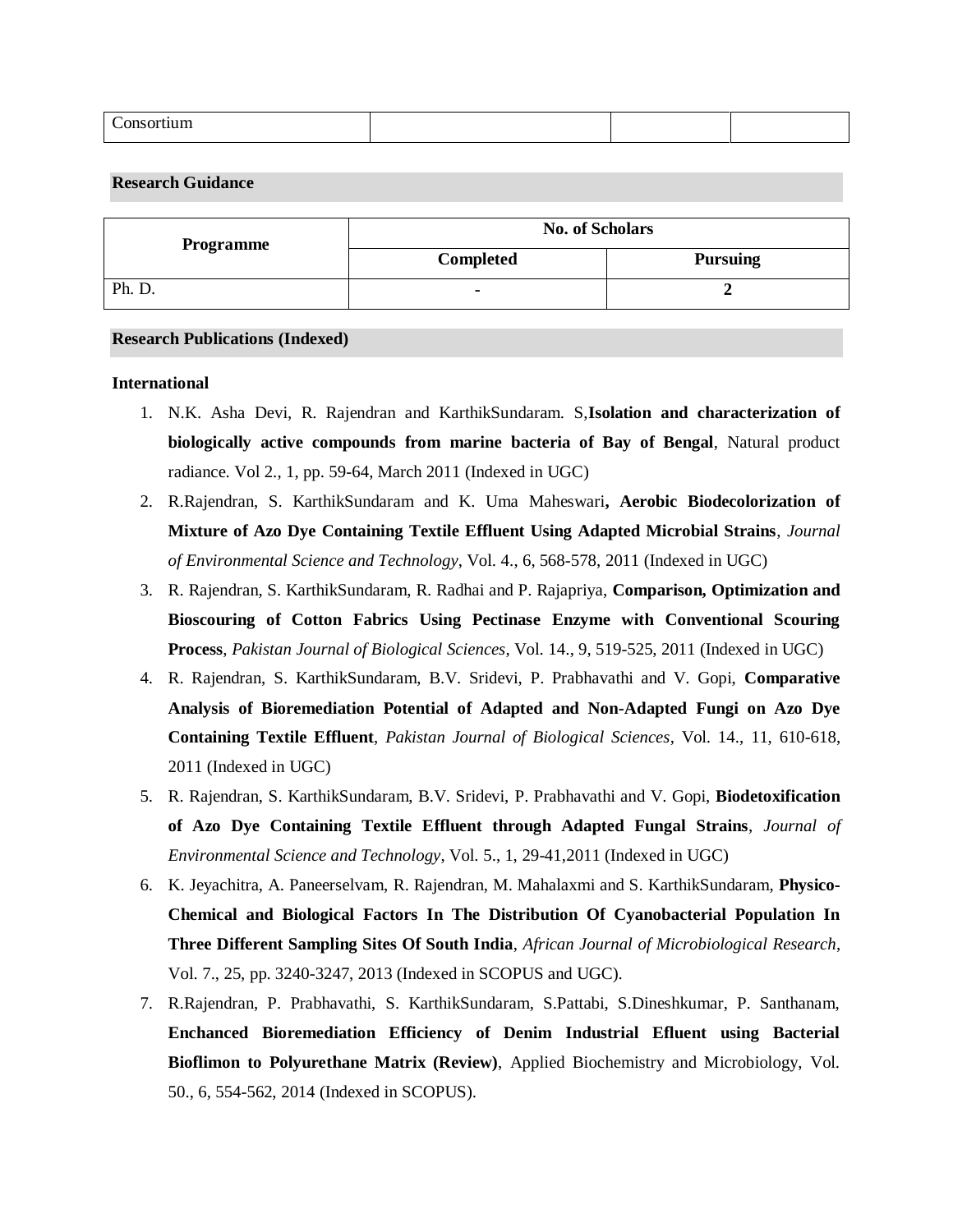- 8. Jayanthy, V, R. Geetha, R. Rajendran, P. Prabhavathi, S. KarthikSundaram, S. Dinesh Kumar and P. Santhanam,, **Phytoremediation of dye contaminated soil by** *Leucaenaleucocephala* **(subabul) seed and growth assessment of** *Vignaradiata* **in the remediated soil**, *Saudi Journal of Biological Sciences*, 21, 324-333, 2013 (Indexed in SCOPUS).
- 9. Rajendran, R., P. Prabhavathi., S. KarthikSundaram,. S. Pattabi., S. Dinesh Kumar and P. Santhanam, **Biodecolorization and Bioremediation of Denim Industrial Wastewater by Adapted Bacterial Consortium Immobilized on Inert Polyurethane Foam (PUF) Matrix: A First Approach with Biobarrier Model**, Polish Journal of Microbiology, Vol. 64, No 4, 329– 338, December 2013 (Indexed in SCOPUS)
- 10. Rajendran R, Kanimozhi B, Prabhavathi P, Dinesh Kumar S, Santhanam P, Abirami M, KarthikSundaram S and Manikandan A, **A Method of Central Composite Design (CCD) For Optimization of Biodiesel Production from** *Chlorella vulgaris,*Petroleum & Environmental Biotechnology, Volume 6, Issue 3, pp 1-6, 2015 (Indexedin SCOPUS).
- 11. Rajendran. R., Prabhavathi. P., KarthikSundaram. S., Dinesh Kumar. S., Santhanam P., Premnath. D., Ponmari. G., Manikandan. A., and My-Kyung Kim, **Molecular Docking Studies of Potent Adsorbed Receptor of Thrh Gene: A New Target for Biodegradation of Indigo Dye**, Journal of Bioremediation & Biodegradation, Volume 7, Issue 4 Pp 7, 2016 (Indexed in SCOPUS)
- 12. Rajalakshmi V, KarthikSundaram S, Poornima D, Rajendran R, **Biotransformation of C5 and C6 Sugars of Cellulosic Cotton Wastes to Bioethanol through Physical and Enzymatic Modes**, Applied Ecology And Environmental Research, Vol. 14., Issue 2, pp 411-420, 2016 (Indexed in SCOPUS)
- 13. R. Rajendran, S. KarthikSundaram, P. Prabhavathi, B.V. Sridevi, S. Dinesh Kumar and P. Santhanam, **Bioremediation of azo dye containing textile effluent using adapted bacterial strains under subsequent microaerophilic - Aerobic conditions**, *Journal of Scientific & Industrial Research*, Vol 75. Pp 124-130, 2016 (Indexed in SCOPUS)
- 14. PraveenaRajan, MenakaRangasamy, S. KarthikSundaram (2020). **Bioremediation of Preprocessed Plastic Wastes through Microbial Consortium**. Journal of Advanced Scientific Research. ISSN 0976-9595. 11(4): 106-113 (Indexed in UGC Care).
- 15. C. Ajitha, A. Srinidhi, S. KarthikSundaram (2021). *In vitro* **Evaluation of Fungicidal Activity of Bromelelain from** *Ananascomosus* **against Fungal Phytopathogens Infecting** *Musa Paradisiaca*,Journal of Advanced Scientific Research. ISSN 0976-9595. Accepted for Publication. (Indexed in UGC Care).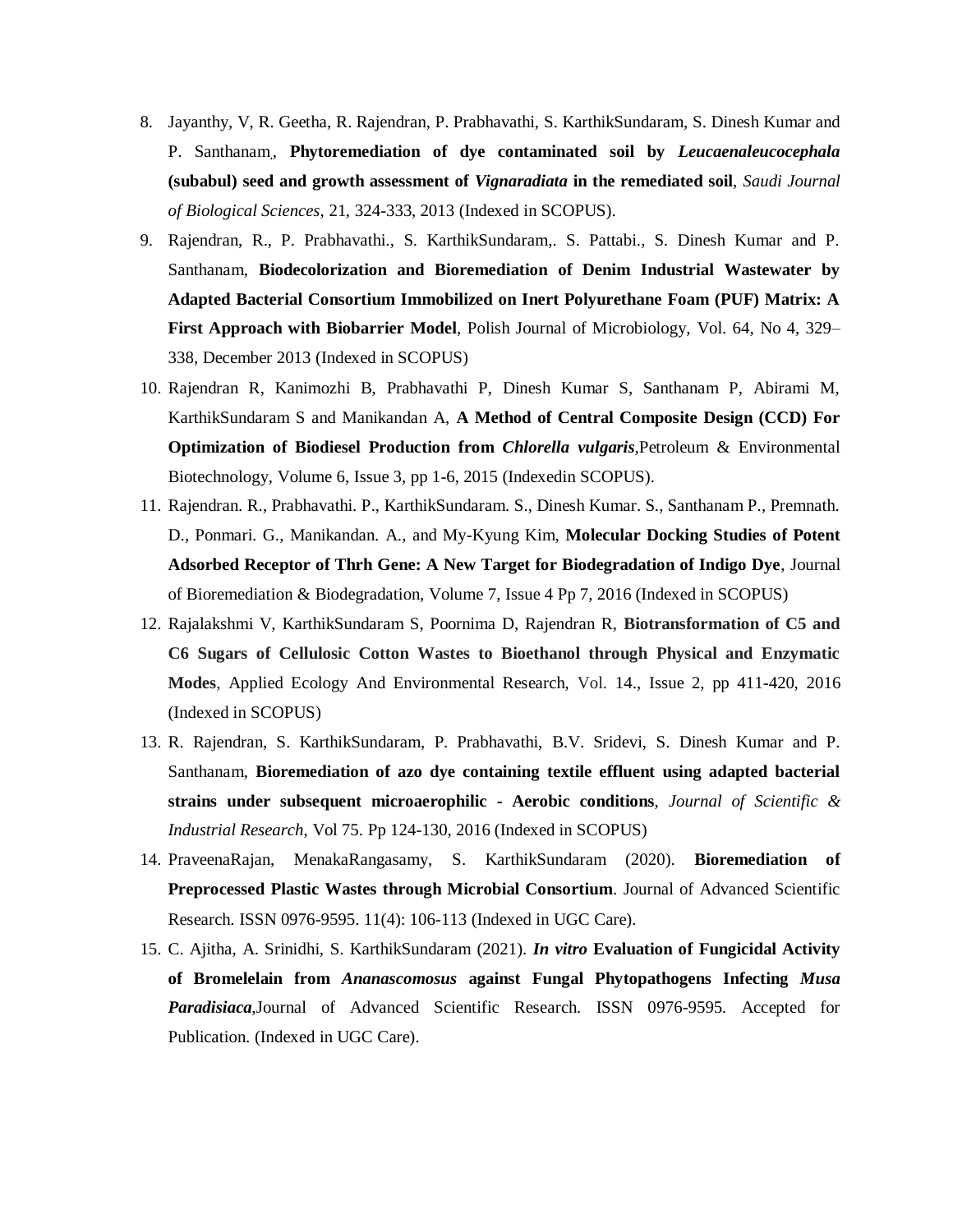#### **Presentations in Conference**

- 1. **Microarray**, Intercollegiate Students seminar, Department of Zoology and Microbiology, Thiagarajar College, Madurai 24-Sep-05.
- 2. **Bacterial Bioinformatics**, Intercollegiate Students seminar, Department of Zoology and Microbiology, Thiagarajar College, Madurai, 24-Sep-07.
- 3. **Biodegradation and Dedecolourization potential of Mixed Microbial Consortia In Textile Effluents Containing Azo Dye Mixture Under Static And Shaking Conditions**, International Conference on Environment pollution, Water Conservation and Health, Department of Zoology, Bangalore University, Bangalore, 29-Jul 10 to 31-Jul-10.
- 4. **Aerobic Reduction of Azo Dye Mixtures Containing Textile Effluents Using Adapted Microbes in Combinations**, National conference on Next Generation Microbiologists-Challenges & Opportunities, D.G.Vaishnav College, Chennai, 28-Sep-10 and 29-Sep-10.
- 5. **Synergistic Effect of Microaerophilic and Aerophilic Conditions on the Biodegradation of Azo Dye Containing Textile Effluents Using Microbial Consortium in a Packed Bed Reactor**, National Symposium on Waste Management: Experiences and Strategies, organized by the Department of Agricultural Microbiology, College of Horticulture, Kerala Agricultural University, Thrissur, 5-Jan-11 to 7-Jan-11.
- 6. **Aerobic Biodecolorization of Mixture of Azo dye Containing Textile Effluent Using Adapted Microbial Strains**, International Conference on Microbes in Wastewater and Waste Treatment, Bioremediation and Energy Production organized by the International water association, Birla Institute of Technology and Science, Goa Campus, 23-Jan-11 to 27-Jan-11.
- 7. **Strategies in the Microbial Bioremediation of Textile Effluent – Free Cells, Immobilized Cells and Remotion**, International Conference on Advanced Materials organized by the Department of Physics, PSG College of Technology, Coimbatore, 12-Dec-11 to 16-Dec-11.

#### **Participation in Conference**

#### **International**

1. International conference on Food Microbilogy and Food Safety – Upcoming Changes, Technologies & Emerging Risks, Dwaraka Doss Goverdhan Doss Vaishnav College, Chennai, 11-Oct-16.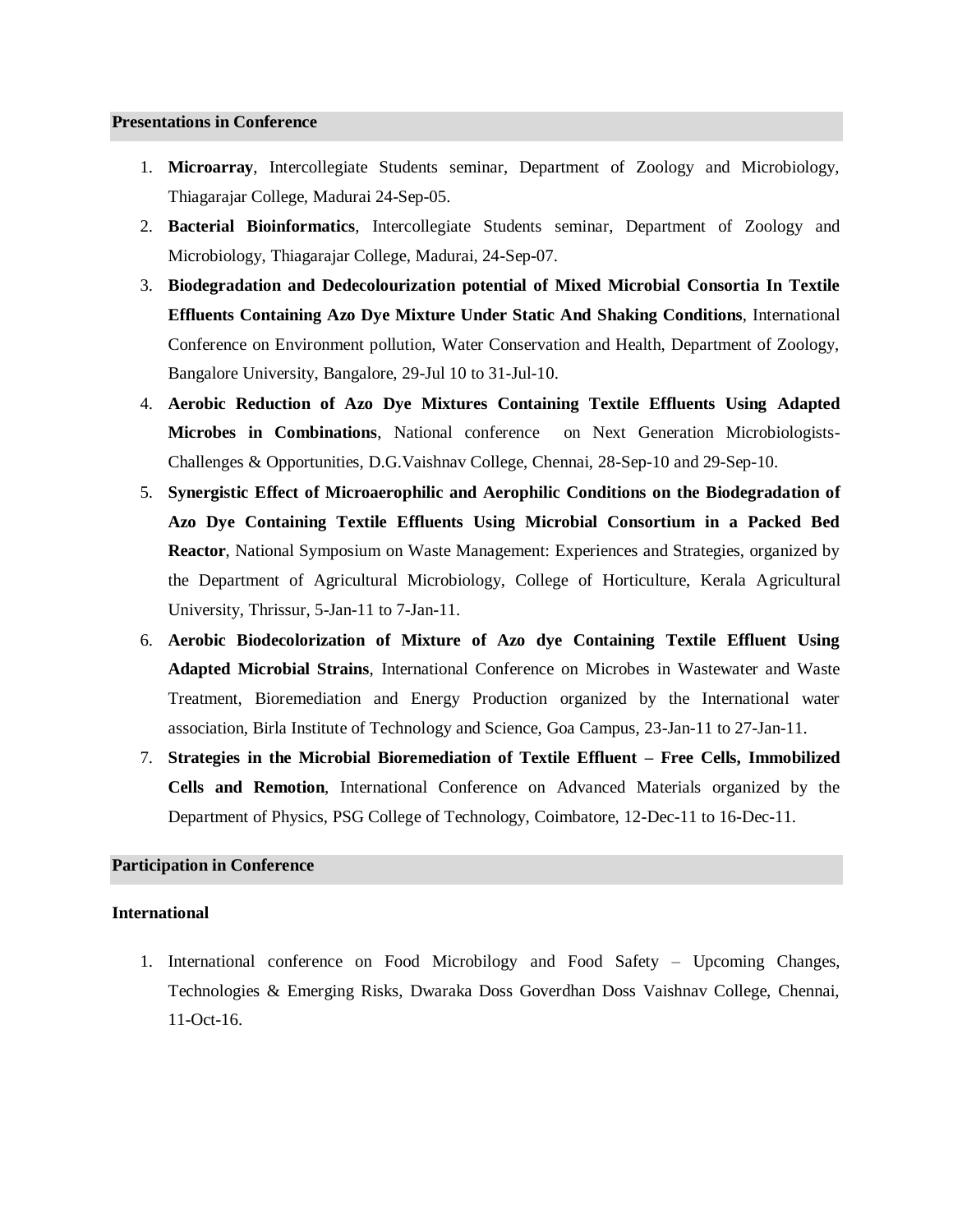#### **National**

- 1. "Confluence of Research and Ethics in Biological Sciences A Scenario on the Emerging Trends" (NCBS – 2013), PSG College of Arts & Science, Coimbatore, 14Mar-13 to 25-Mar-13.
- 2. National Level Exhibition on Ideas, Inventions, and Innovations a concurrent event of GRD centenary year celebrations, PSG College of Technology, at the CODISSIA Trade fair complex, Coimbatore, 27-Sep-13 to 29-Sep-13.
- 3. "Contemporary Molecular Techniques and their Potential Applications in Current Applied Biology", Research Department of Microbiology, M. R. Government Arts College, Mannargudi, on 30-Jan-15.
- 4. Innovate India 2015 conference on "Make in India: Opportunities through Innovation", National Research Development Corporation, New Delhi, in association with the PSG College of Technology, Coimbatore, 25-Feb-15 and 26-Feb-15.

## **Participation in Seminars**

- 1. Intercollegiate Students seminar, Department of Zoology and Microbiology, Thiagarajar College, Madurai 24-Sep-05.
- 2. Intercollegiate Students seminar, Department of Zoology and Microbiology, Thiagarajar College, Madurai, 24-Sep-07.
- 3. "Recent Trends in Microbiology", Department of Microbiology, PSG College of Arts & Science, Coimbatore, 21-Jan-16.

## **Participation in Workshop**

- 1. GC & HPLC at the Textiles Committee, Ministry of Textiles, Govt. of India, Karur, 20 Sep 07.
- 2. Conservation of medical plants, Cholayil (MEDIMIX) groups, Chennai, 12-Feb-10 to 14-Feb-10.
- 3. Molecular Techniques, Aristogene Biosciences, Bangalore held at the Department of Microbiology, PSG College of Arts & Science, 27-Mar-12 and 28-Mar-12.
- 4. Outcome Based Education, Internal Quality Assurance Cell, PSG College of Arts & Science, Coimbatore, 26-Aug-16.

#### **Participation in Faculty Development Programme**

- 1. Outcome Based Education, Internal Quality Assurance Cell, PSG College of Arts & Science, Coimbatore, 26-Aug-16.
- 2. Current Trends in Curriculum Design & Development, Internal Quality Assurance Cell, PSG College of Arts & Science, Coimbatore, 23-Jan-18.